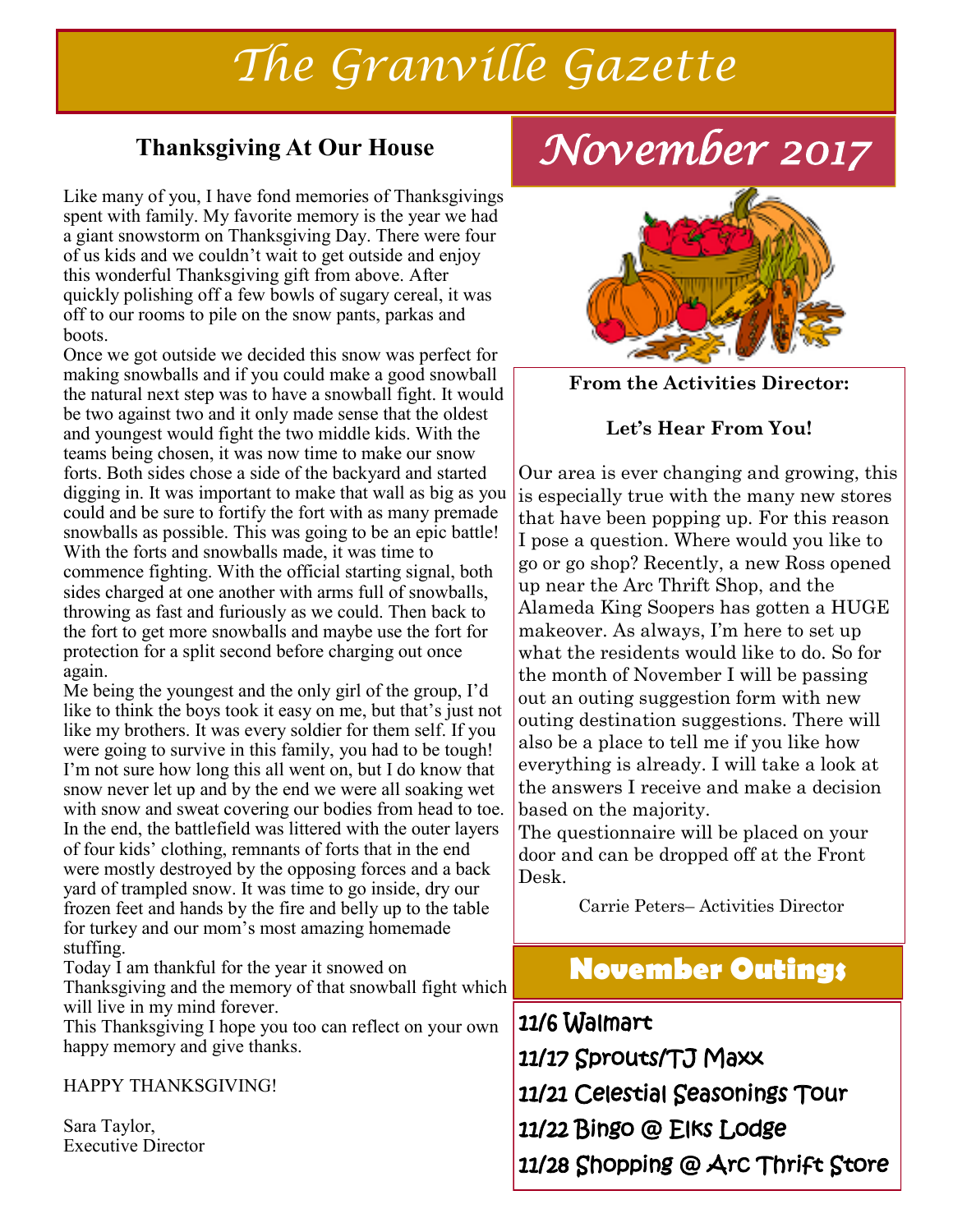# Welcome to The Granville:



**Judy Bilodeau**

**Susan DeBord Not Pictured**





**James Hooper**

**Staff**

**Gwen Mahoney**

#### **Residents Who Have Moved**

Ella Krebs Marcia Carter Mary Louise Wallner Bob Wallner



# *Happy Birthday!*

#### **Residents**

| 11/3  |                                                                                                       |
|-------|-------------------------------------------------------------------------------------------------------|
|       | 11/6                                                                                                  |
|       | 11/16                                                                                                 |
|       | 11/18                                                                                                 |
|       | 11/21                                                                                                 |
| 11/7  | 11/23                                                                                                 |
| 11/9  |                                                                                                       |
| 11/10 |                                                                                                       |
| 11/11 |                                                                                                       |
| 11/12 |                                                                                                       |
| 11/13 |                                                                                                       |
| 11/16 |                                                                                                       |
| 11/28 |                                                                                                       |
|       | 11/4 Lisa Sutton<br>11/5 Sandy Rosales<br>11/5 Lisa Rodriguez<br>11/5 Emma Rodriguez<br>Nancy Herrera |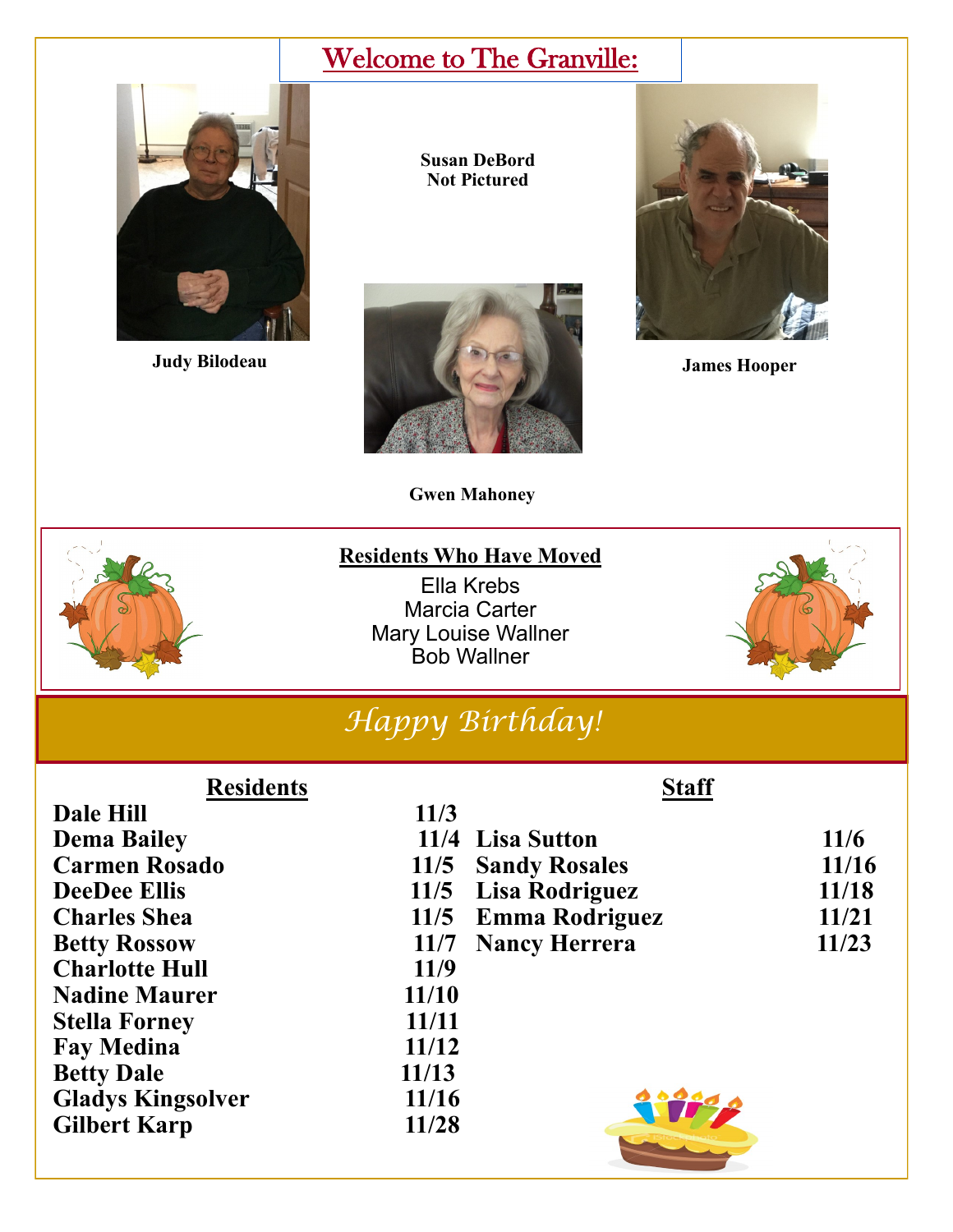## Puzzler



#### **The Granville's Department Head Staff**

Urbano Avila– Food Services Director Kathy Brock– Bookkeeper/Marketer Lesley Brown– Medication Coordinator Andrew Cortinez– Maintenance Coordinator Carrie Peters– Activities Director Jaime Tafoya– Medication Coordinator Sara Taylor– Executive Director Joe Whitney– Resident Services Director Oat Whitney– CEO Rose Marie Whitney– CEO

### Department Updates:

**From The Kitchen:** When drinks are being served we ask that you let the staff serve the drinks instead of trying to serve yourself, this prevents the spread of germs.

**Resident Services: Please show patience with the new RA's as they are learning the new routine of the floor. We ask that you wait in your room for your meds and not at the cart.** 

**Book Keeping:** Thanksgiving Bingo will be November 15th at 1:15pm.

**Medication Coordination: Flu shots will be done this month. Innovage will be Nov. 1st from 7am-9am, and Medicare on Nov. 6th from 12pm-3pm.**

**Maintenance:** As the weather grows colder we will be doing our best to maintain the sidewalks and parking lots. Please be careful and watch for possible ice patches when you are outside.

## FYI

Faye Medina will be celebrating her 100th Birthday on Sunday, November 12th. Be sure to wish her a Happy Birthday on this special day!

It would be appreciated if personal trash would not be thrown away in the public trash bins in the bathrooms and hallways. The garbage is picked up outside your door twice a day at 10am and 5pm. Please take advantage of these times to dispose of your waste.

Keep an eye out on all the activities we will have during this Holiday Season. The calendar will be filled with fun things to do and fliers will be posted as a reminder.